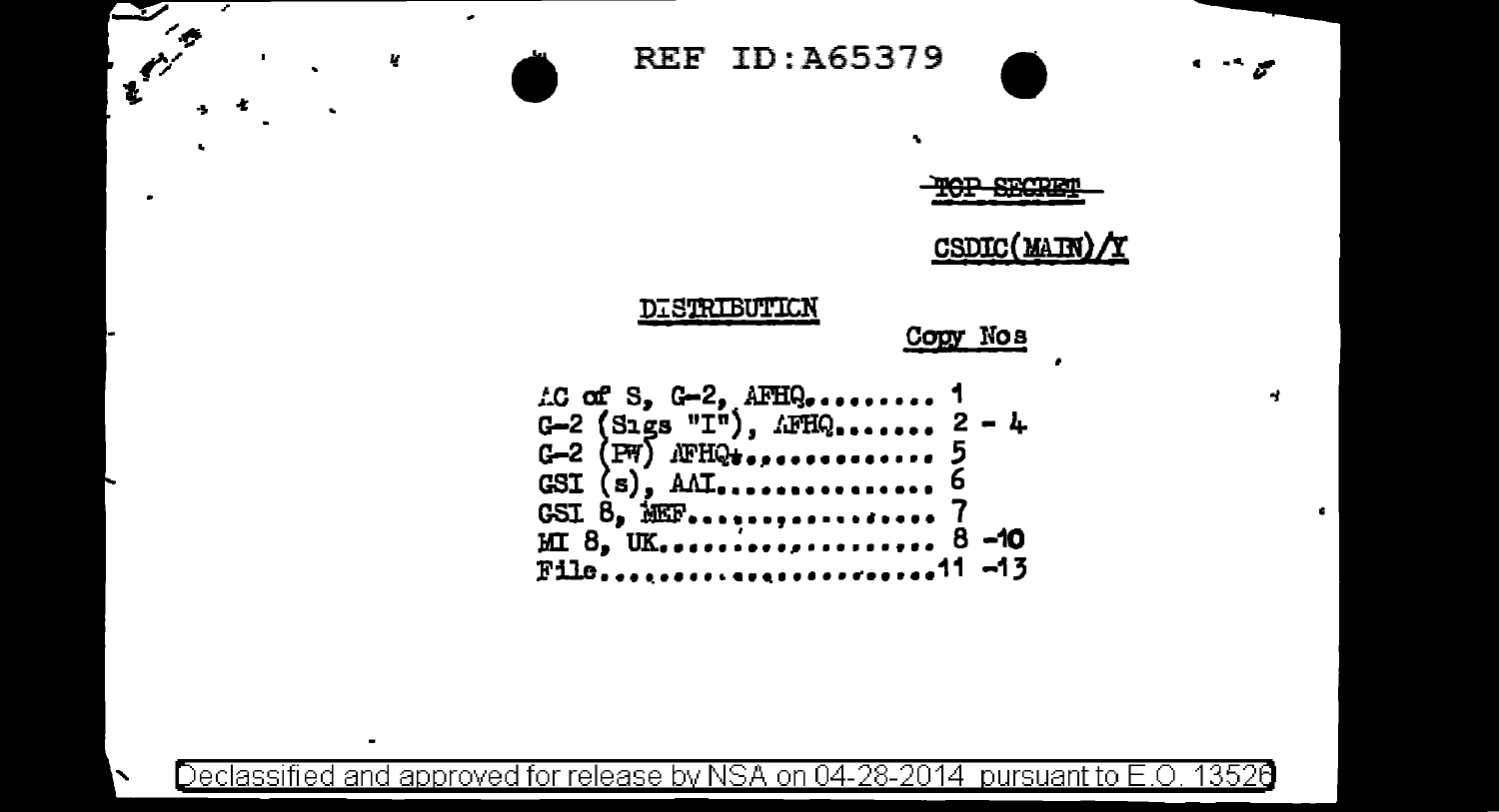**REF ID:A65379** 

THE SHORES

CSDIC(Int)/Y 21

Copy  $N_0$ :  $-$  / $\sqrt{ }$ 

# FIRST DETAILED LUTERROCATION OF TWO GERMAN PW

**HOFFMANN** Gerbard Name: L/Cpl (Stabsgefreiter) Rank: **Unit:** 4 COY 40 GAF SIGS REGT FP No: LO859

**HANSFELD Joachim** Cadet (Faehnrich) 10 COY 3 PARA REGT

Deserted: 13 Oct 44, to EAM near ATHENS Secret No: MA/1965 Interrogated: CSDIC(Main), CHF, 6 Dec 44.

30 Nov 44, S. PIETRO J44/1966 CSDIC(Lain), CMF, 7 Dec 44.

Subject of roport : TP and TF equipment and procedure: Sigs identifications and personalities.

#### PREAMBLE 1.

- HOFFMANN : FW 18 a 27 year old watchmaker from near BRESLAU who volunteered for the GAF in 1936. He has always served in the sigs branch. He has worked as a teleprinter mechanic since 1940. He deserted because he had strong sympathies for the Greeks, whom he says he helped to listen in to Allied broadcasts. PW talked willingly. He is being evacuated to UK for further specialised interrogation. Reliability : Fairly good.
- MANSFELD : PW 18 a 27 year old commercial student from BORSIGWERK (Sılesia)who was in GAF sigs from Apr 39 till Sep 44, when he transferred to the paratroops. He has not been engaged on teleprinting since Jul 44, and his knowledge on technical matters is not nearly so good as that of HOFFMANN. Although a deserter he attempted to be secure. Reliability : Fair

#### 2, HISTORY AND MOVEMENTS

# HOFFMANN:

end 39 With TP Exchange (FERNSCHREIBVERMITTLUNG), HANNOVER, at the Luftgau HQ.

- With Sigs Coy of COLOGNE Air Dafence Command (LUFTVERTEIDIGUNGS Apr 40 KOMMAND).
- Moved with G.P Sigs Regt SOUTH-EAST to SALONIKA. May 41
- With 4 Coy of same regt to ATHENS (Coy later became 4 Coy of Jun 41 40 GAF Sigs Regt).
- 13 Oct 44 Descrted to EAM near ATHENS.

# **MANSFELD:**

| Apr 39 To 1 GAF Sigs Regt at KOENIGSBERG. Training in sigs work.        |  |  |
|-------------------------------------------------------------------------|--|--|
| Oct 42 After service in the Polish campaign, and with various units,    |  |  |
| posted to 204 GAF Sigs Regt (Hight Fighters), BERLIN.                   |  |  |
| Nov 43 Sent to FRANCE for anf training.                                 |  |  |
| Jan 44 To 4 GAF Sigs Bn, and with 4 Para Div at NETTUNO.                |  |  |
| Feb 44 To Parachutist Detachment Training HQ HARTUNG (PALLSCHIRM TRUPPE |  |  |
| LEHRSTAB HARTUNG) near ROME as inf instructor.                          |  |  |
| Apr 44 To 18 GAF Special Service Sigs Coy (mot) near PARIS. Shortly     |  |  |
| after sent on course to officers' school at HALLE.                      |  |  |
| Jul 44 Returned to last unit. in FRANCE.                                |  |  |
| Sep 44 Sent to WITTSTOCK for parachutist training.                      |  |  |
| 20 Oct 44 Posted to 3 Para Regt.                                        |  |  |
| $30$ Nov $h$ , meantad,                                                 |  |  |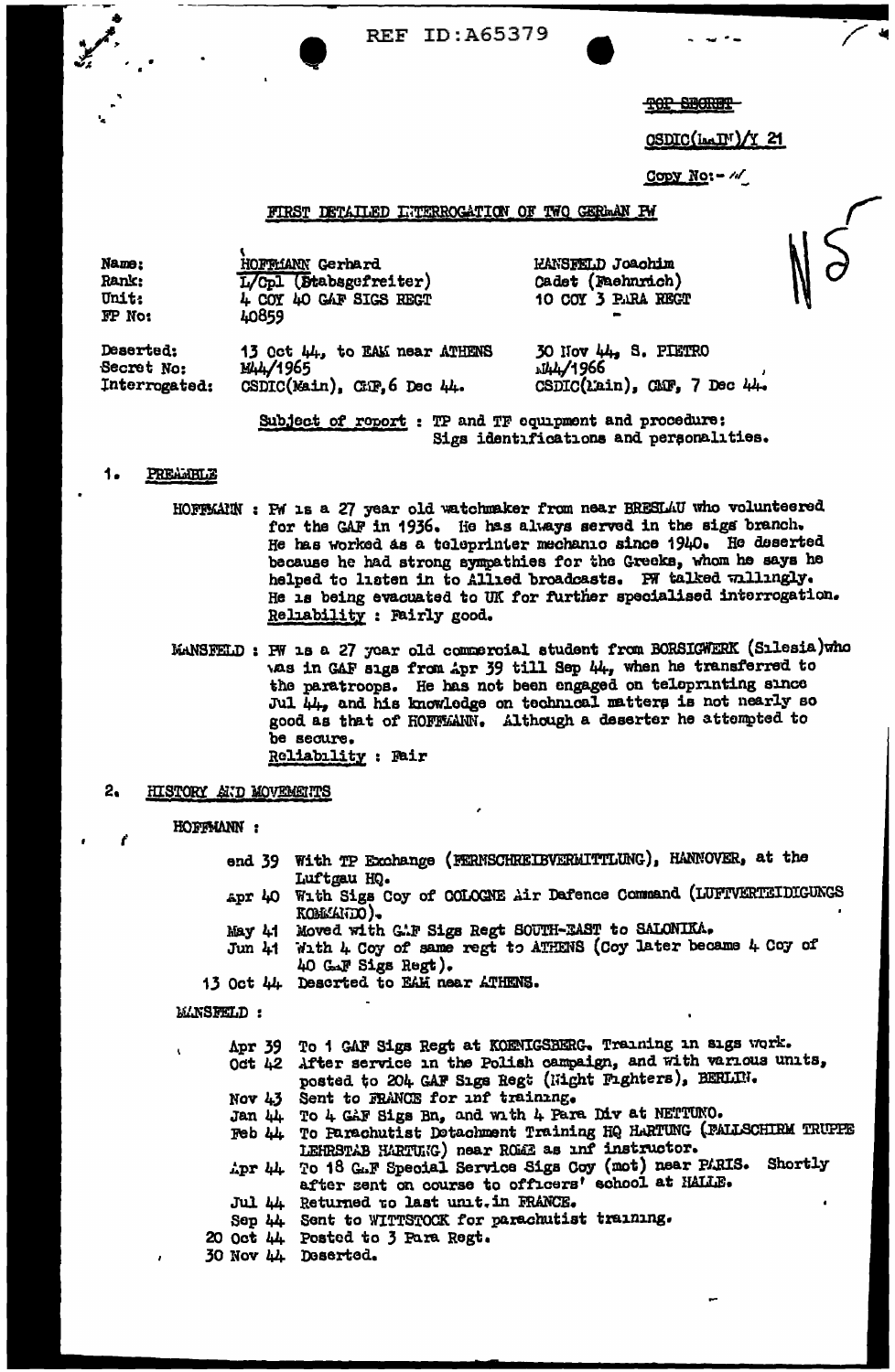**REF ID: A6537** 

# $-2 -$

TOP SECRET

CSDIC( $x \sim \Pi$ ) / 21

# $\overline{3}$ UNIT (40 GAF Sigs Reg.)

HOFFMANN could give infm only on 4 Coy. This was responsible for maintaining communications for the Luftgau HQ in ATHENS. PW knew no details of this, as he was employed only on the maintenance of the TP machines employed. Only one TP exchange was maintained by the Coy, in ATHENS, with 15 machines. Ten of these<br>were used for clear transmission (made by LORENZ or SISERNS) and five for enciphered<br>transmission (T-52, types "Ca" and "D"). These macnines from which a line led to a TP stn proper. For further details on TP equipment and its use see para 5.

A telephone exchange was also maintained by the Coy. The teleprinter exchange also had a branch which sent out met bulletins (WETTERUNDSCHREIB ZETTR'JE).

### 4. IDENTIFICATIONS

### 18 GAF Special Service Sigs Coy (mot)  $(a)$

According to MANSFELD, who was with this unit in FRANCE from Jul to Sep 44, it is independent and does not form part of a bn or regt. It came under command of the OBdL. Before moving to FRANCE it was stationed at DOEBERITZ, and came under command of Night Fighter Command. In FRANCE its prime function was to be the establishment of communications for fighter and fighter-bomber aerodromes; the TP dets of the Coy (see below) were equipped with special vehicles (SPEZIAL WAGET) and could be used as mobile TP stns to be sot up at speed on aerodromes. In fact the Coy was employed on maintaining communications for 5 Para Dav.

The Coy consisted of three platoons, with a total strength of some 150 all ranks. 1 and 2 Pls were WT and telephone construction pls, 3 Pl was a TP/telephone pl.

3 Pl had the following TP equipment:

Three TP vans, two of them with two TP machines, made by SIEMENS, for strip transmission (SPRINGSCHREIBER) in clear; one of them with two TP machines (type T-52 "Ca") for enciphered transmission. One exchange van, with one TP machine with exchange auxiliary; one receiving machine; one reserve TP machine for clar transmission.

#### $(b)$ 2 GAF Special Service Sigs Coy

MANSFELD heard that this Coy, presumably of the same type as the above, was stationed somewhere near the Channel coast in early summer 44. No further details available.

### 5. **TP EQUIPAENT (HOFFMAN)**

 $PI$  knew of the following machines - for those in use in his unit see

para 3.

- T-36 : Made by LORENZ/SIEMENS. A strip printing machine, on the system  $(a)$ known as MOKRUM-KLEINSCHLIDT, and known as a STREIFENSCHREIBER or SPRINGSCHREIBER.
- T-52 : Four types of machine, made during the war, by LORENZ/SIE-FENS,  $(b)$ all capable of transmitting in clear or in cipher. Types were:

"A und B" "Ca" or "Caesar" "D" or "Dora" "E" or "Emil", a type which is said to be the latest available and to be used by the Navy.

۰.

Some of these rachines are fitted out as page teleprinters (HLATTSCHREIBER) instead of as strip toleprinters (SPRING or STREIFEN SCHREIBER).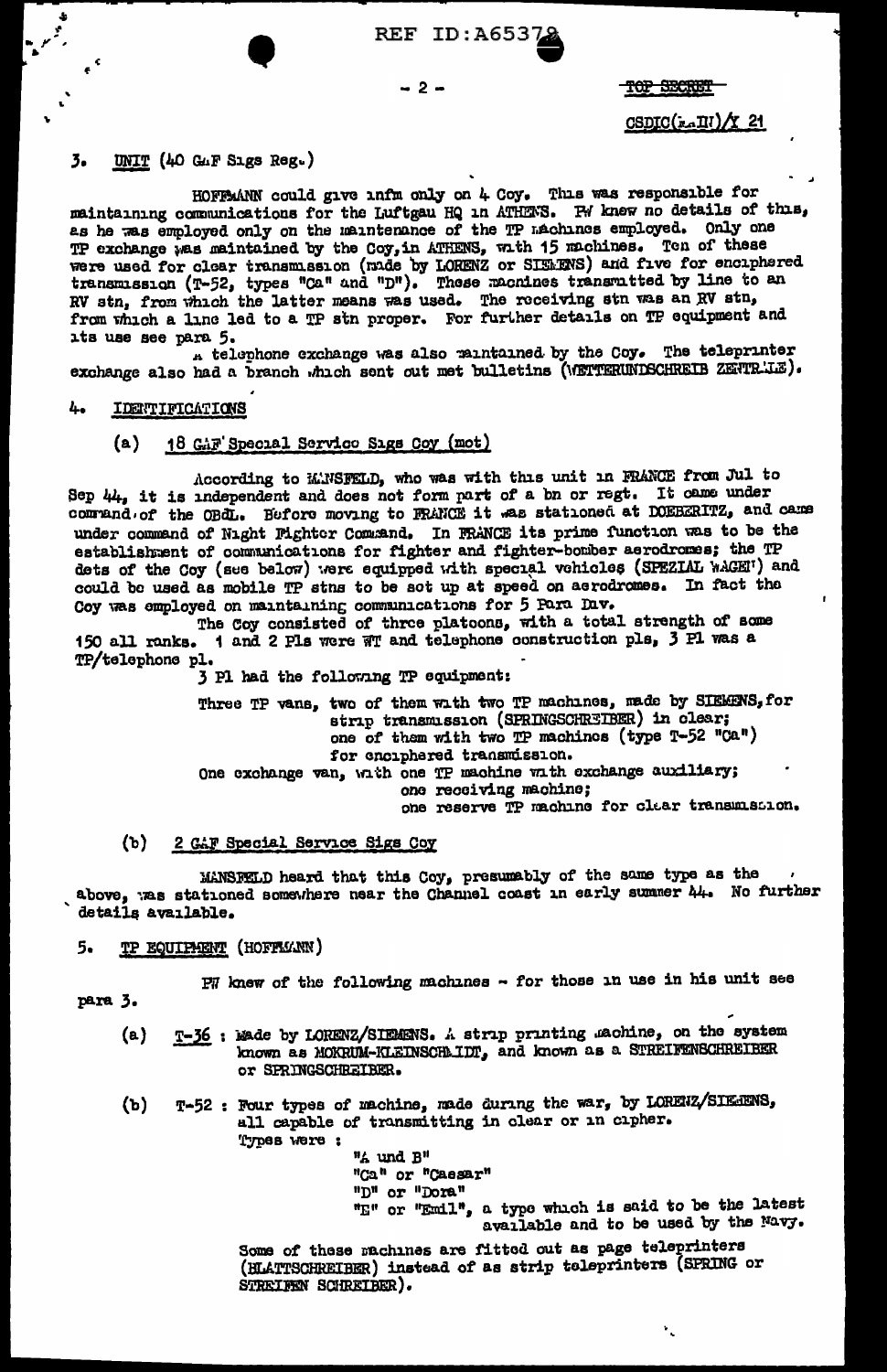REF ID:A653

 $-3-$ 

TOP SECRET

<u>CSOIC(AIN)/Y 21</u>

- $\circ$ SAECEFISCH: FM knew this to be the cover name for the wireless teleprinter, though he has no detailed knowledge of its working. SAEGEFISCH is also the cover name for a WT/TP stn.
	- Note: HOFFMANN states that the "Ca" and "D" can be used for RV comms. Two stns can also communicate when one is equipped with the "A und B" and the other with the "Ca", though a "Ca" at one end cannot communicate with a "D" at the other. The SAEGEFISOH can also be used for transmitting "D" traffic.

Testing and modifying of TP equipment, e.g. changing "Ca" to "D" or "D" to "E", is carried out at the special workshops (SONDER-<br>WERKSTATT) of the GAF Sigs School at HALLE.a.S. (Map ref : GET LINY 1:100,000 Sheet 87 Ungebung von HALLE a.S. 44965707).

## 6. TF EQUIPMENT (MATSFELD)

 $(a)$ IW knew of the following sets of TF apparatus which were used by Night Fighter Command. They were made in BERLIN, by a Belgian firm called BEIL (?), who had built them under USA license.

> TFa TFb 1 to 6 NEK 8 MG 15 **?MEK 12**

 $(b)$ The type of TF apparatus used by the Reichspost on trunk lines was capable of passing 260 convorsations over the same line.

#### $(c)$ BOA 12 TF set

This is capable of passing 12 conversations over the same line. Suid to be .'merican made. No further details available.

#### $7.$ **TP PROCEDURE AND SECURITY**

 $(a)$ TP Stn Names and Code Procedure

According to BANSFELD each GAF TP stn is given a four-letter name, the first letter for which is always L for LUFTWAFFE, the second the initial letter of the location of the stn, the third and fourth indicating the HQ served by the stn. Thus, LBRL is the stn of the BURLIN air Ministry, where L=LUFTWAFFE, B=BURLIN, RI-REICHSLUFTMLUISTERIUM.

TP exchanges (VERMITTLUNGEN) have five letters in their designation, which always begin with VL. Otherwise letters are allotted on the above basis.

PW stated that Q groups were always used and that their clear waning never changes.

#### $(b)$ TP Security in GREECE

HOFFMANN stated that in 4 Coy 40 GAF Sigs Regt TP transmssion in cipher was done according to regulations laying down security measures for the traffic. Monthly tables were issued giving the combinations of settings and connections for the various adjustable parts of the equipment. Settings were changed daily at 0900 hrs. The officer i/c TP comms kept the schedule for the month in his security box and issued operators with a strip with daily settings every morning.

#### 8. PERSONALITIES

**SCHUETZE**  $Co<sub>1</sub>$ 

CSO (Kachrichtenfuehrer) in GAF Sigs Regt SOUTHEAST, later 40 GAF Sıgs Regt, till Apr 42, when he was posted to ROME, capacity unknown.